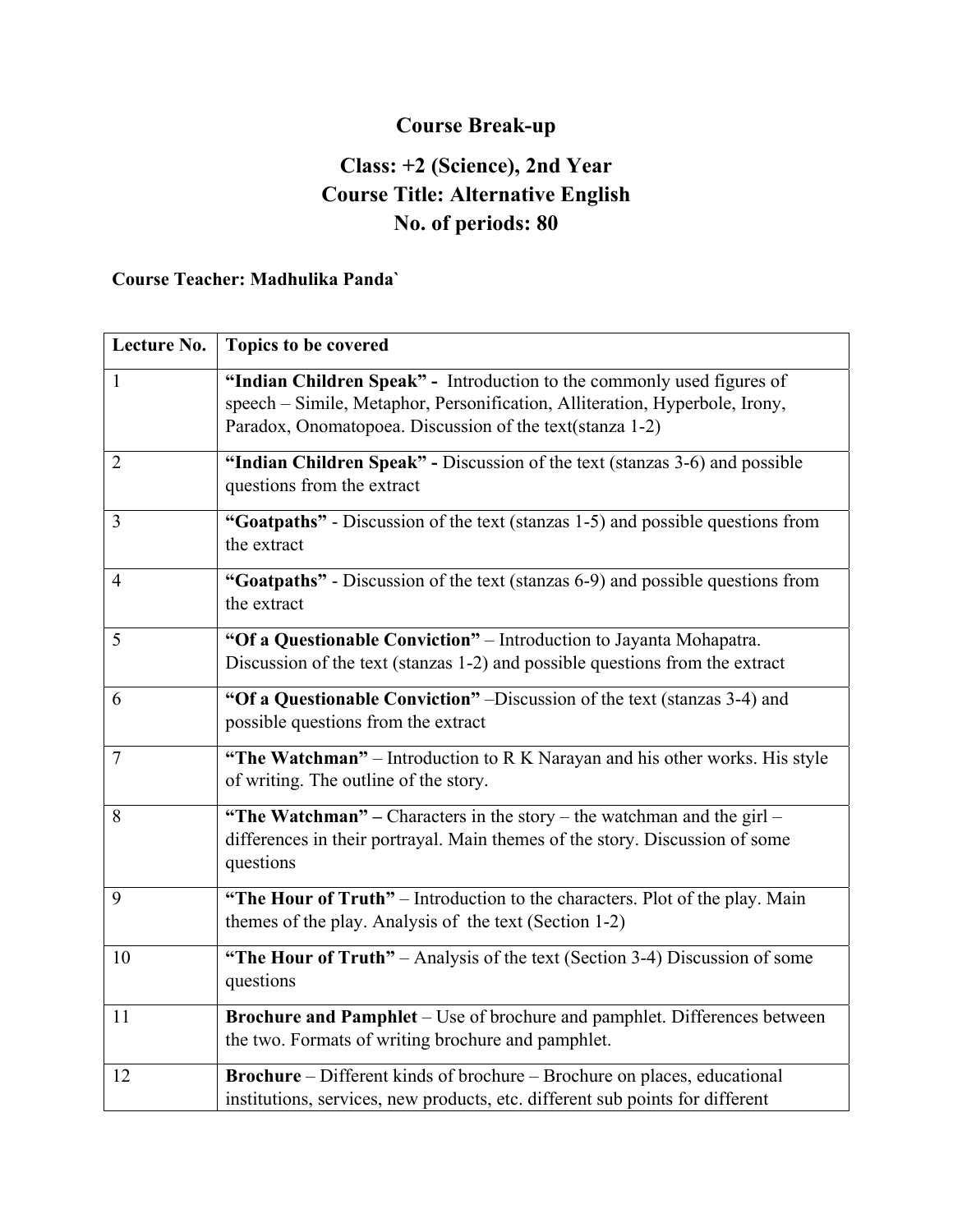|    | brochures. Discussion and practice of previous question papers                                                                                                                                                                                                                                     |
|----|----------------------------------------------------------------------------------------------------------------------------------------------------------------------------------------------------------------------------------------------------------------------------------------------------|
| 13 | <b>Pamphlet</b> – Different pamphlets – Pamphlet on general awareness, on products,<br>etc. Discussion and practice of previous question papers                                                                                                                                                    |
| 14 | Revision of Tense and aspect - Revising present and past tenses and uses of<br>future time with questions                                                                                                                                                                                          |
| 15 | Revision of Prepositions and Phrasal verb – Discussion of some commonly<br>used prepositions and phrasal verbs with questions                                                                                                                                                                      |
| 16 | Clause types - Introduction to types of sentences – Simple, Complex and<br>Compound sentences. Principal Clause, Subordinate Clause, Co-ordinate Clause.<br>Examples of the three types of Sentences. Practice in categorizing sentences                                                           |
| 17 | Adjective/Relative Clause, Reduced Relative Clause, Relative Pronouns, Positioning of<br>Relative clauses. Noun clause, Functions of a Noun Clause, Difference between Object<br>and Complement, Complement Clause                                                                                 |
| 18 | Adverb Clause - Function of Adverb Clause- Adverb Clause of Time, Place, Manner,<br>Purpose, Reason, Concession and Condition. Conditionals - Types of Conditionals-<br>Open Conditional, Hypothetical Conditional, Unfulfilled Conditional and Zero<br>Conditional. Practice in analyzing clauses |
| 19 | Linking Devices – Use and functions of some common linking devices. Practice<br>questions                                                                                                                                                                                                          |
| 20 | Word order and Emphasis – Discussion of questions from the text and previous<br>years' question papers                                                                                                                                                                                             |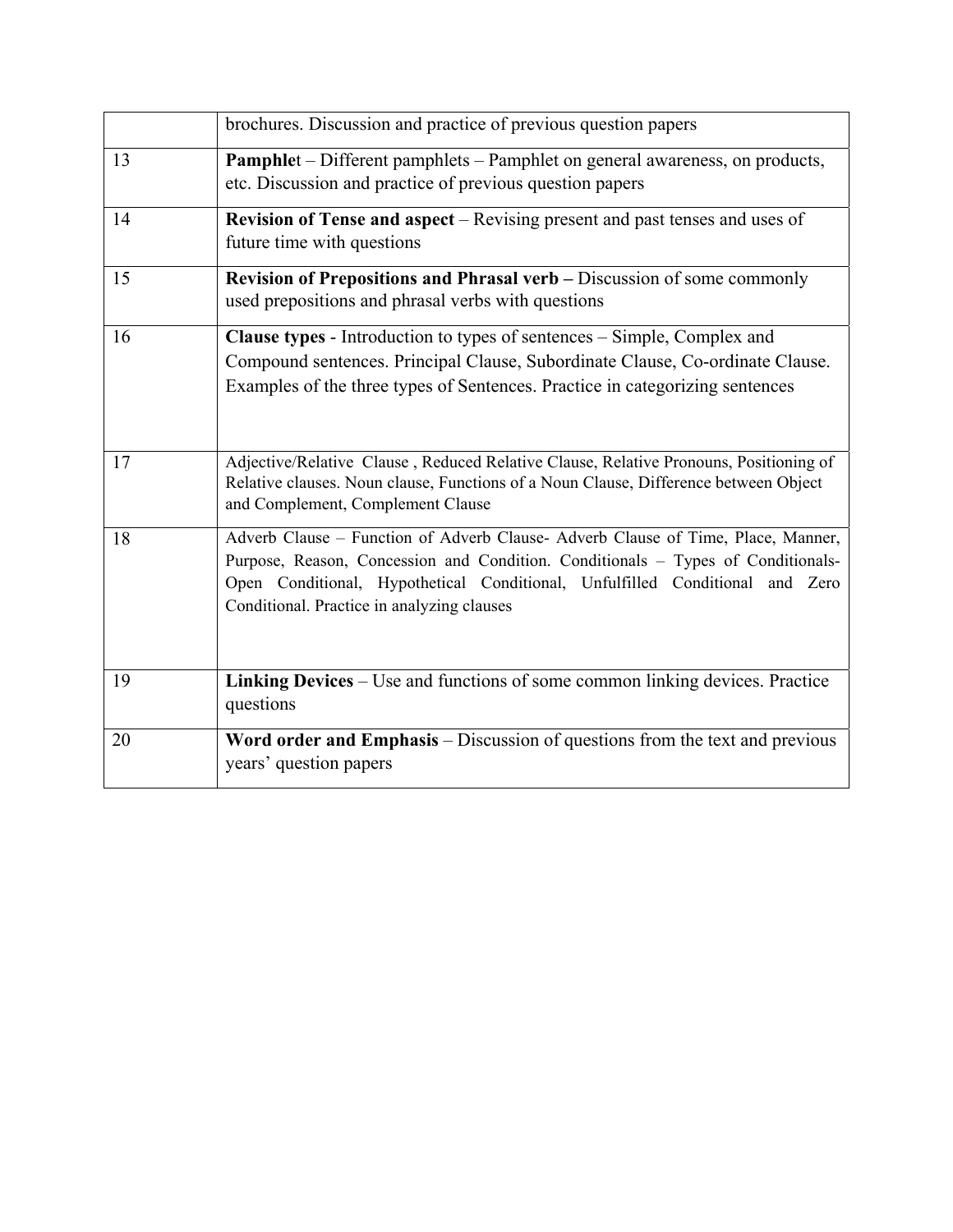# **Course Teacher: Anjali Tripathy**

| Lecture No.    | <b>Topics to be Covered</b>                                                       |
|----------------|-----------------------------------------------------------------------------------|
|                | Introduction to the syllabus and Question pattern; Distribution of Handouts       |
| $\overline{2}$ | How to Write a Winning Resume-1: Briefing about Resume and showing a              |
|                | sample, Reading the text, Vocabulary activities                                   |
| 3              | How to Write a Winning Resume-2: Discussion of the text, Discussion of            |
|                | questions-answers, Homework- Writing questions-answers                            |
| $\overline{4}$ | Some Samples of Advertisement- Text-1: Showing sample printed                     |
|                | advertisements and discussing TV ads. Reading text-1, Discussion of the text,     |
|                | Discussion of questions-answers                                                   |
| 5              | Some Samples of Advertisement- Text- 2: Reading text-2, testing reading           |
|                | comprehension, Discussion of the text, Homework-Writing questions-answers         |
| 6              | Checking question-answers, discussing common errors and doubt clearing            |
| $\overline{7}$ | On the Education of a Man of Business-1: Reading passages from the text by        |
|                | the teacher, Listening practice- Summarising the read out contents by students    |
| 8              | On the Education of a Man of Business-2: Discussion of the text, Discussion       |
|                | of questions-answers                                                              |
| 9              | The Year 2050: Reflections of a Futurist-1: Pre-reading activities,               |
|                | familiarizing with the author, Brain storming and Speaking practice-              |
|                | exercising creative and scientific thinking of the students, Reading the text and |
|                | discussion-1                                                                      |
| 10             | The Year 2050: Reflections of a Futurist-2: Reading the text and discussion-2,    |
|                | Discussion of questions-answers                                                   |
| 11             | Note-making: Principles, stages and format of note-making                         |
|                | Class work- Making notes from a passage from the text book                        |
| 12             | Dialogue writing-1: Face-to-face conversation, format and principles, writing     |
|                | practice                                                                          |
| 13             | Dialogue writing-2: Telephonic conversation, format and principles, writing       |
|                | practice                                                                          |
| 14             | Revision-1                                                                        |
| 15             | Powershift-1: Introduction on the context, Reading-1, Vocabulary activities       |
| 16             | Powershift-2: Reading-2, Discussion of the text                                   |
| 17             | Discussion of questions-answers, Class work- writing practice of questions-       |
|                | answers                                                                           |
| 18             | The Mushroom of Death-1: Reading the text, Discussion of the text                 |
| 19             | The Mushroom of Death-2: Compare and contrast it with "The Year 2050:             |
|                | Reflections of a Futurist," Discussion of questions-answers                       |
| 20             | Revision, discussing a model question according to council pattern, teaching      |
|                | how to present answers in the examination                                         |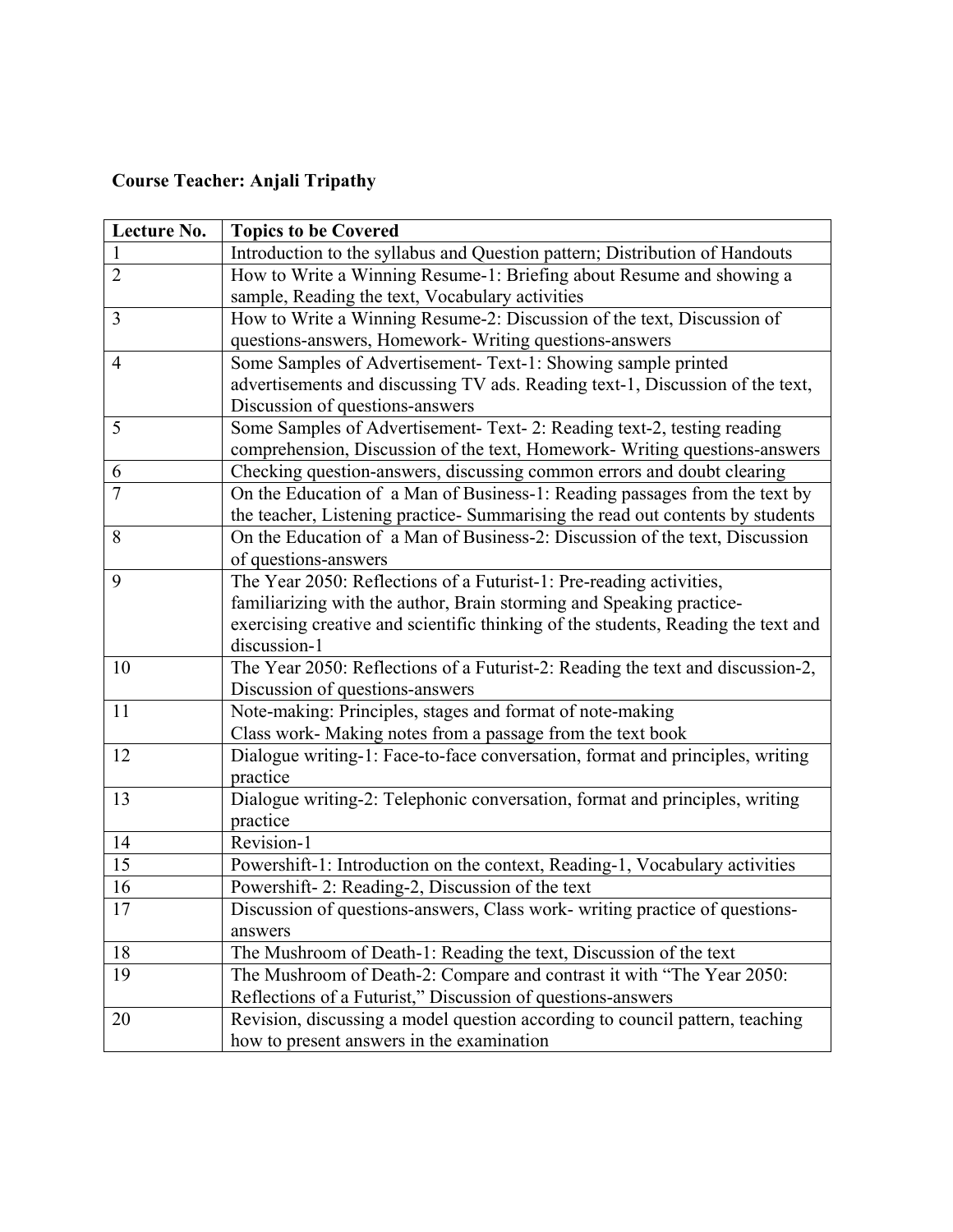### **Course Teacher: Mrs.Debashreemayee Das**

| Lecture No.    | <b>Topics to be Covered</b>                                     |
|----------------|-----------------------------------------------------------------|
|                | Discussion of syllabus, meaning of Reading Comprehension        |
|                | Steps of Reading a text                                         |
|                | Discussion of rules for writing an answer                       |
|                |                                                                 |
| $\overline{2}$ | Scientific experiments for curing common cold                   |
|                | Symptoms of cold                                                |
|                | Opium is a season.                                              |
|                | Home remedies for cold                                          |
|                |                                                                 |
|                |                                                                 |
| 3              | Practice of Remedial Grammar                                    |
|                | Question – answer Writing practice from the extracted Paragraph |
|                |                                                                 |
| 4              | Meaning of typing someone's blood                               |
|                | Equipments required for the experiment                          |
|                | Stages of experimental process                                  |
|                |                                                                 |
| 5              | Question - answer Writing practice from the extracted Paragraph |
|                | Practice of remedial grammar                                    |
|                |                                                                 |
| 6              | The effect of air pollution on children's intelligence          |
|                | What makes climbing awkward for women?                          |
|                | Why do men wrinkle less than women?                             |
|                | What makes easier for men to lose their weight?                 |
|                |                                                                 |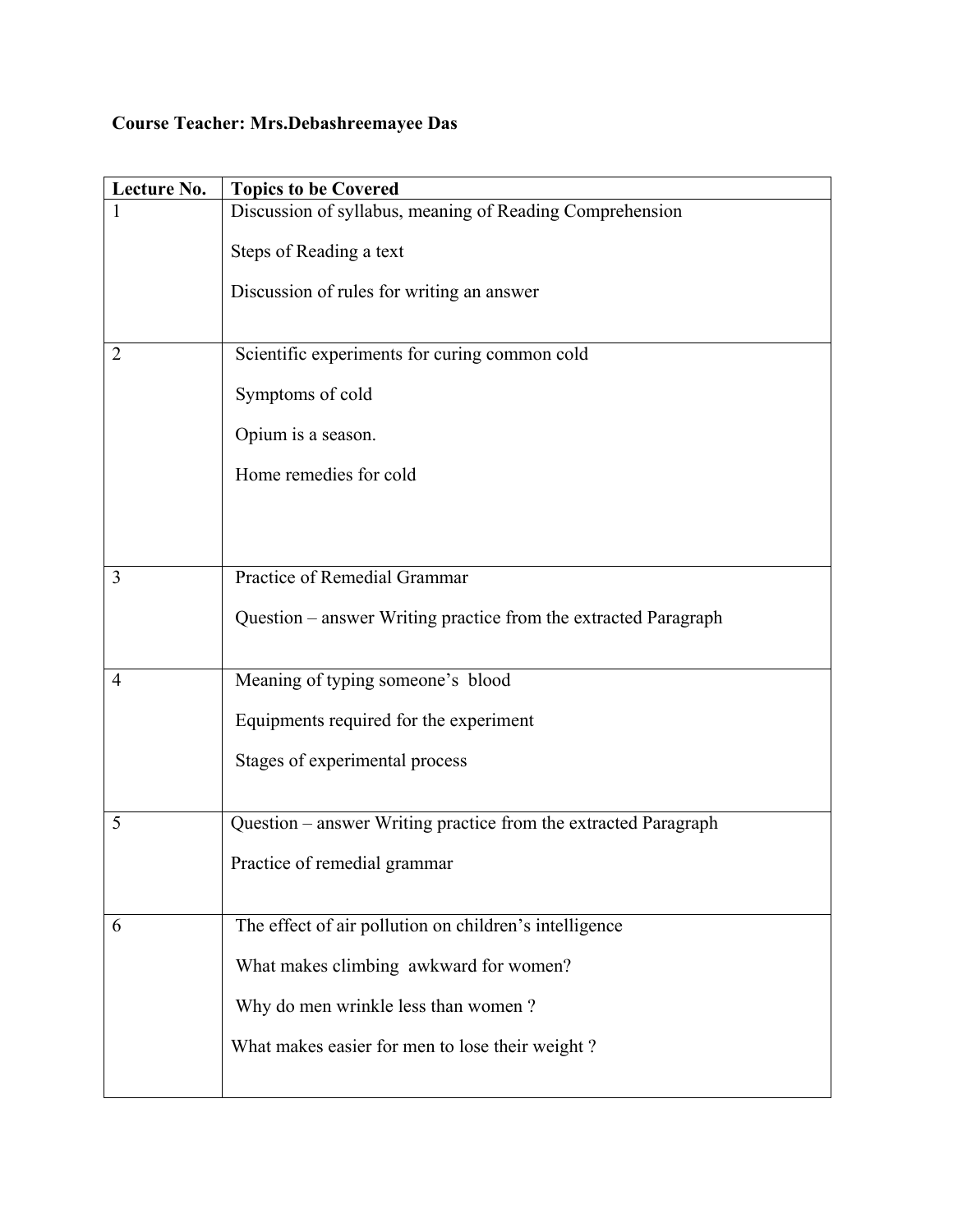| $\overline{7}$ | Practice of vocabulary                                                             |
|----------------|------------------------------------------------------------------------------------|
|                | Question – answer Writing practice from the extracted Paragraph                    |
|                |                                                                                    |
|                |                                                                                    |
| 8              | Reading comprehension practice test and evaluation                                 |
| 9              | Earth is known as a unique planet.                                                 |
|                | Prediction of demographers                                                         |
|                | The critical environmental issues                                                  |
| 10             | The reason of population growth                                                    |
|                |                                                                                    |
|                | The role of youth to overcome the environmental problems                           |
|                |                                                                                    |
| 11             | Practice of vocabulary and grammar activities                                      |
|                | Question – Answer writing practice                                                 |
|                |                                                                                    |
| 12             | The report given by IPCC working group $-1$ & working group-2 on global<br>warming |
|                | Examples of global warming                                                         |
|                | Impact of global warming on water resources, rainfall patter, terrestrial and      |
|                | fresh water ecosystems ,oceans and human health                                    |
|                | Socio-economic impacts of climate change                                           |
| 13             | Impact of global warming on different regions of the world                         |
|                | Suggestion of The Kyoto protocol of 1997 on global warming                         |
|                |                                                                                    |
| 14             | Practice of vocabulary activities                                                  |
|                | Question – answer writing practice                                                 |
|                |                                                                                    |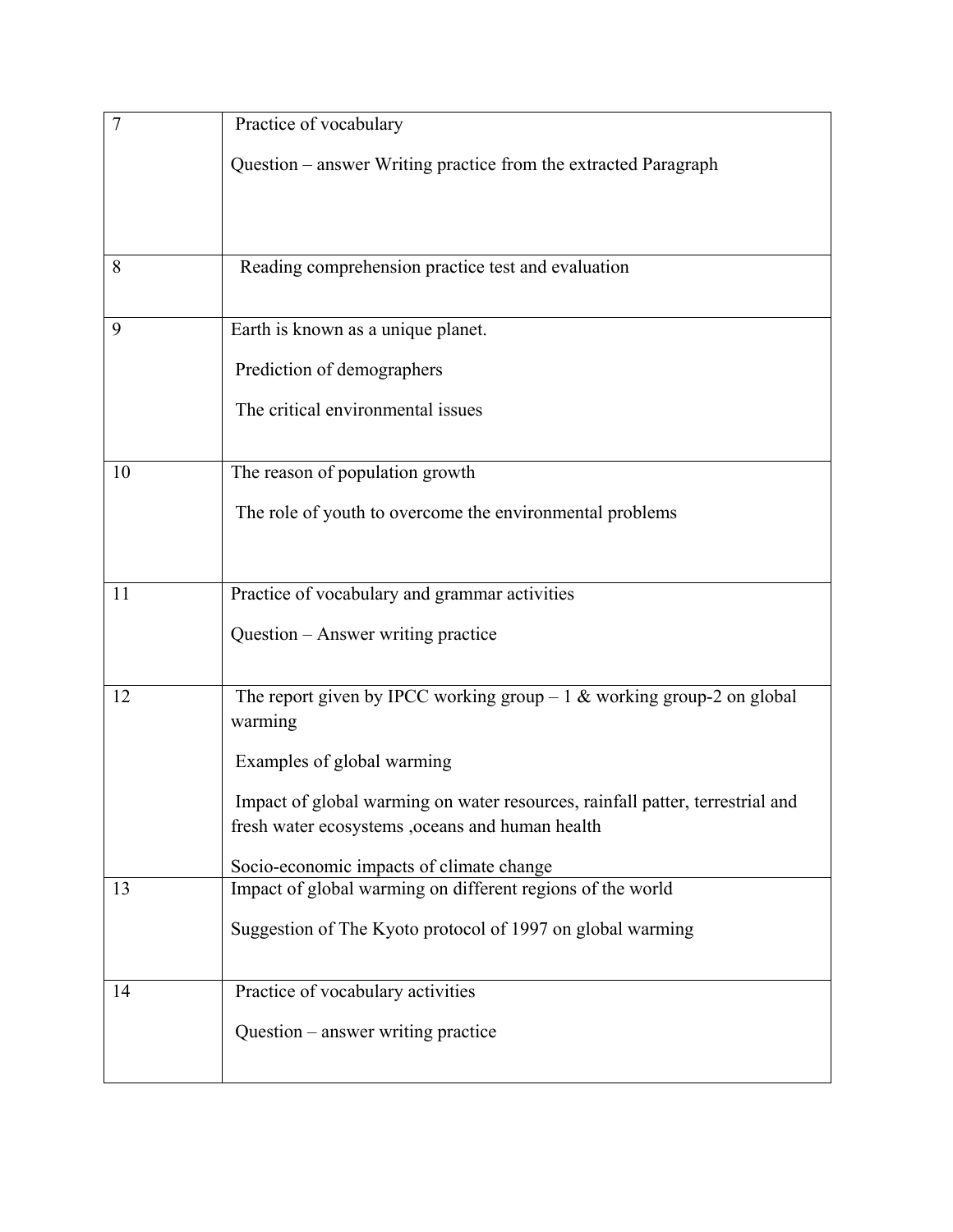| 15 | Introduction to the speaker & her speech                             |
|----|----------------------------------------------------------------------|
|    | Remarks of Mahatma Gandhi on nature                                  |
|    | The role of affluent countries in the depletion of natural resources |
|    | Meaning of an efficient person                                       |
| 16 | The importance of industrialization for developing countries         |
|    | Meaning of the concept "one humanity"                                |
| 17 | Practice of activities                                               |
|    | Question - answer writing practice                                   |
| 18 | Revision, doubt clearing class                                       |
| 19 | Question-answer writing practice and evaluation                      |
| 20 | Question-answer writing practice and evaluation                      |
|    |                                                                      |

#### **Course teacher : P.Muralidhar Sharma**

| Lecture-1 | Understanding Poetry and the Use of Poetic Devices<br>Life and Works of Sylvia Plath |
|-----------|--------------------------------------------------------------------------------------|
|           | Major Themes in the Poems of Sylvia Plath                                            |
|           | (Distribution of hand-outs for discussion in the next class)                         |
| Lecture-2 | Close Reading of "Mirror" by Sylvia Plath                                            |
|           | <b>Textual Analysis and Discussion</b>                                               |
|           | (Assignment-1)                                                                       |
| Lecture-3 | Symbolic Interpretation of the Poem                                                  |
|           | Students' responses on the poem followed by discussion                               |
| Lecture-4 | Summing up                                                                           |
|           | Solving questions                                                                    |
| Lecture-5 | Modern English Poetry: The Context                                                   |